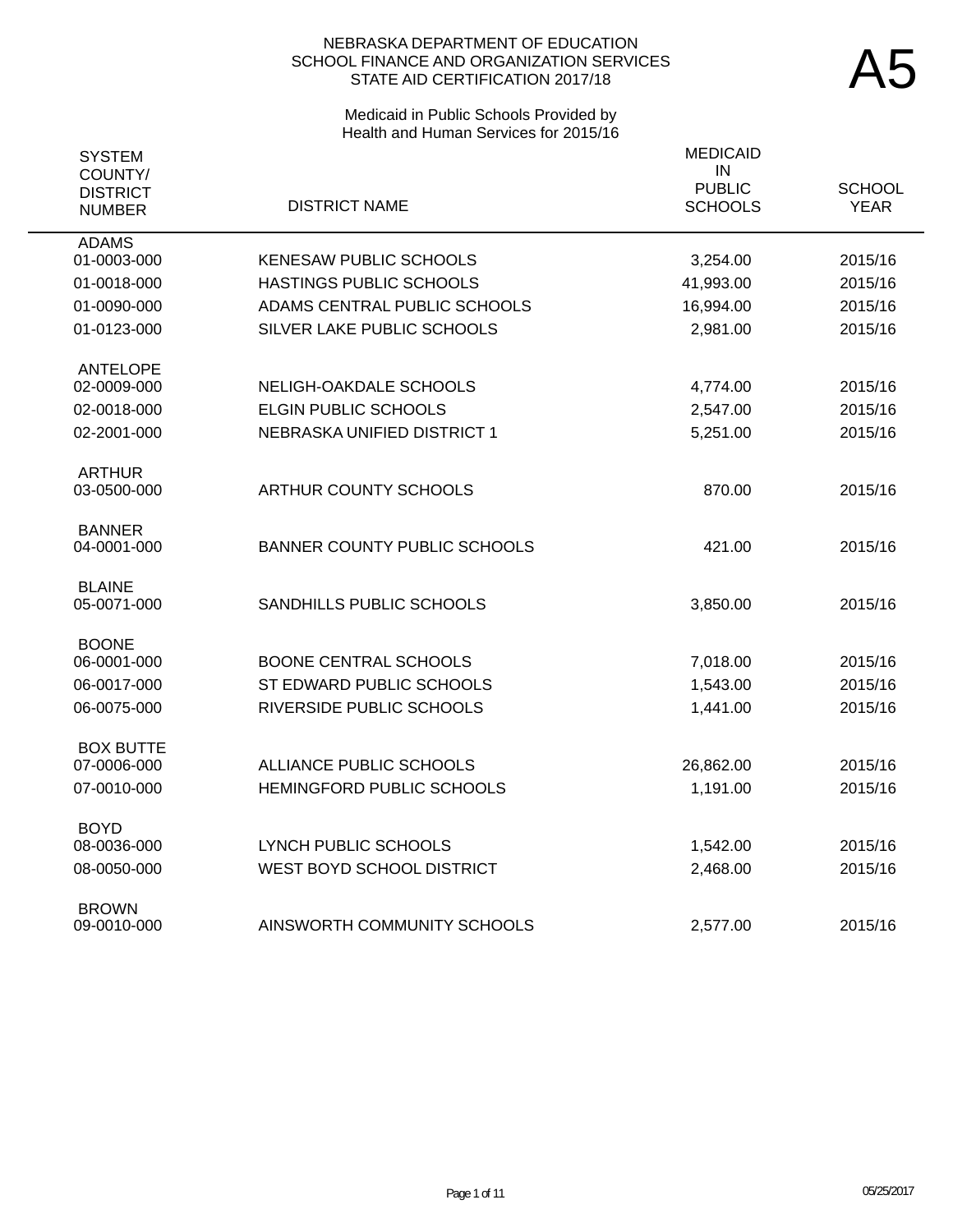# Medicaid in Public Schools Provided by Health and Human Services for 2015/16

| <b>SYSTEM</b>                               |                                      | <b>MEDICAID</b><br>IN           |                              |
|---------------------------------------------|--------------------------------------|---------------------------------|------------------------------|
| COUNTY/<br><b>DISTRICT</b><br><b>NUMBER</b> | <b>DISTRICT NAME</b>                 | <b>PUBLIC</b><br><b>SCHOOLS</b> | <b>SCHOOL</b><br><b>YEAR</b> |
| <b>BUFFALO</b><br>10-0002-000               | <b>GIBBON PUBLIC SCHOOLS</b>         | 7,672.00                        | 2015/16                      |
| 10-0007-000                                 | <b>KEARNEY PUBLIC SCHOOLS</b>        | 61,246.00                       | 2015/16                      |
| 10-0009-000                                 | <b>ELM CREEK PUBLIC SCHOOLS</b>      | 2,582.00                        | 2015/16                      |
| 10-0019-000                                 | SHELTON PUBLIC SCHOOLS               | 4,354.00                        | 2015/16                      |
| 10-0069-000                                 | RAVENNA PUBLIC SCHOOLS               | 8,251.00                        | 2015/16                      |
| 10-0105-000                                 | PLEASANTON PUBLIC SCHOOLS            | 3,226.00                        | 2015/16                      |
| 10-0119-000                                 | AMHERST PUBLIC SCHOOLS               | 2,570.00                        | 2015/16                      |
| <b>BURT</b>                                 |                                      |                                 |                              |
| 11-0001-000                                 | <b>TEKAMAH-HERMAN COMMUNITY SCHS</b> | 0.00                            | 2015/16                      |
| 11-0014-000                                 | OAKLAND CRAIG PUBLIC SCHOOLS         | 2,828.00                        | 2015/16                      |
| 11-0020-000                                 | LYONS-DECATUR NORTHEAST SCHS         | 5,525.00                        | 2015/16                      |
| <b>BUTLER</b><br>12-0056-000                | DAVID CITY PUBLIC SCHOOLS            | 9,272.00                        | 2015/16                      |
| 12-0502-000                                 | EAST BUTLER PUBLIC SCHOOLS           | 0.00                            | 2015/16                      |
|                                             |                                      |                                 |                              |
| CASS                                        |                                      |                                 |                              |
| 13-0001-000                                 | PLATTSMOUTH COMMUNITY SCHOOLS        | 9,116.00                        | 2015/16                      |
| 13-0022-000                                 | <b>WEEPING WATER PUBLIC SCHOOLS</b>  | 290.00                          | 2015/16                      |
| 13-0032-000                                 | LOUISVILLE PUBLIC SCHOOLS            | 55.00                           | 2015/16                      |
| 13-0056-000                                 | CONESTOGA PUBLIC SCHOOLS             | 0.00                            | 2015/16                      |
| 13-0097-000                                 | ELMWOOD-MURDOCK PUBLIC SCHOOLS       | 0.00                            | 2015/16                      |
| <b>CEDAR</b><br>14-0008-000                 | HARTINGTON NEWCASTLE PUBLIC SC       | 2,215.00                        | 2015/16                      |
| 14-0045-000                                 | RANDOLPH PUBLIC SCHOOLS              | 558.00                          | 2015/16                      |
| 14-0054-000                                 | LAUREL-CONCORD-COLERIDGE SCHOO       | 541.00                          | 2015/16                      |
| 14-0101-000                                 | <b>WYNOT PUBLIC SCHOOLS</b>          | 1,195.00                        | 2015/16                      |
|                                             |                                      |                                 |                              |
| <b>CHASE</b><br>15-0010-000                 | <b>CHASE COUNTY SCHOOLS</b>          | 0.00                            | 2015/16                      |
| 15-0536-000                                 | <b>WAUNETA-PALISADE PUBLIC SCHS</b>  | 822.00                          | 2015/16                      |
|                                             |                                      |                                 |                              |
| <b>CHERRY</b><br>16-0006-000                | VALENTINE COMMUNITY SCHOOLS          | 9,286.00                        | 2015/16                      |
| 16-0030-000                                 | CODY-KILGORE PUBLIC SCHS             | 11,278.00                       | 2015/16                      |
|                                             |                                      |                                 |                              |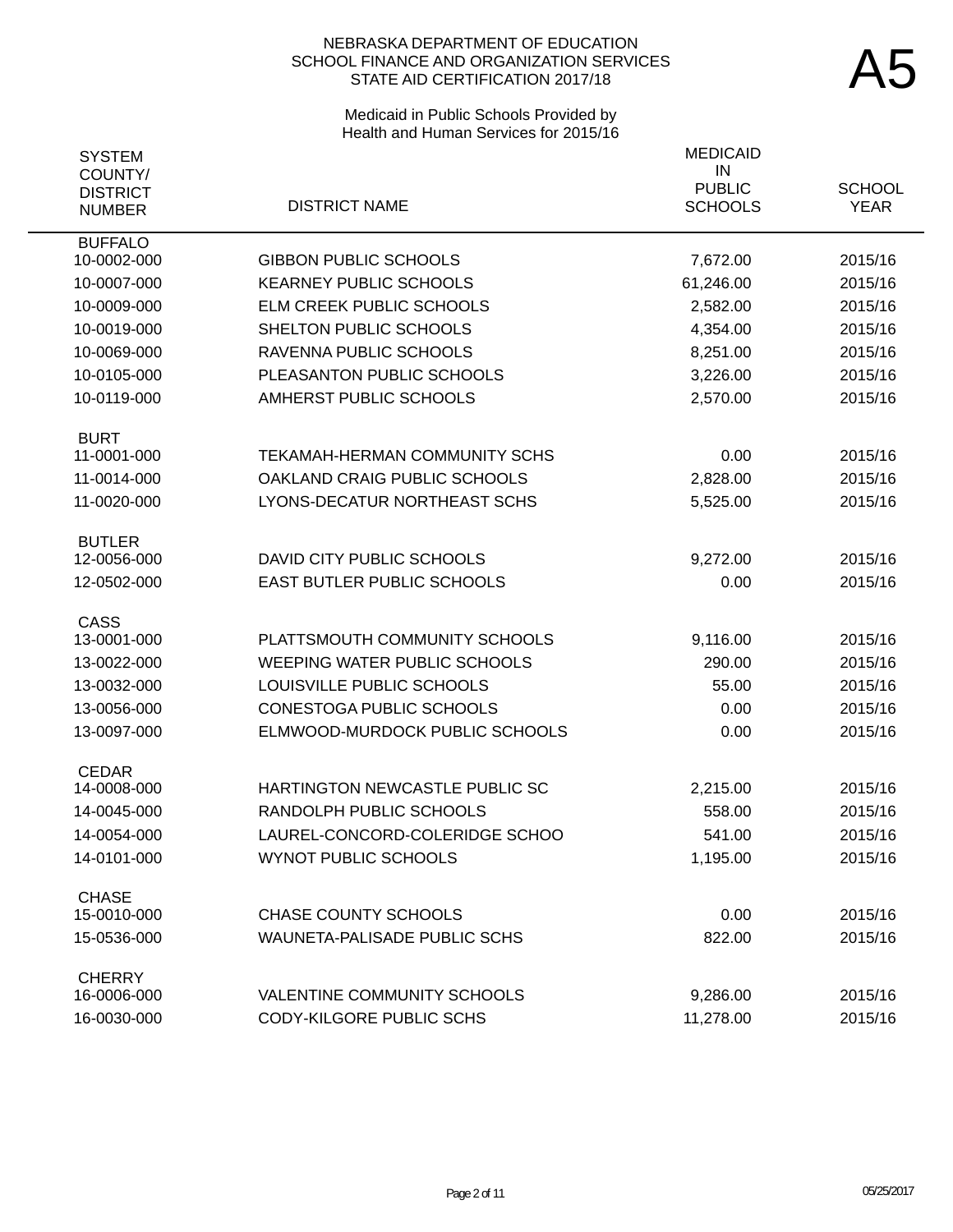# Medicaid in Public Schools Provided by Health and Human Services for 2015/16

| <b>SYSTEM</b><br>COUNTY/         |                                   | <b>MEDICAID</b><br>IN           |                              |
|----------------------------------|-----------------------------------|---------------------------------|------------------------------|
| <b>DISTRICT</b><br><b>NUMBER</b> | <b>DISTRICT NAME</b>              | <b>PUBLIC</b><br><b>SCHOOLS</b> | <b>SCHOOL</b><br><b>YEAR</b> |
| <b>CHEYENNE</b><br>17-0001-000   | SIDNEY PUBLIC SCHOOLS             | 15,984.00                       | 2015/16                      |
| 17-0003-000                      | LEYTON PUBLIC SCHOOLS             | 0.00                            | 2015/16                      |
| 17-0009-000                      | POTTER-DIX PUBLIC SCHOOLS         | 247.00                          | 2015/16                      |
| <b>CLAY</b>                      |                                   |                                 |                              |
| 18-0002-000                      | <b>SUTTON PUBLIC SCHOOLS</b>      | 4,287.00                        | 2015/16                      |
| 18-0011-000                      | HARVARD PUBLIC SCHOOLS            | 13,243.00                       | 2015/16                      |
| <b>COLFAX</b><br>19-0039-000     | LEIGH COMMUNITY SCHOOLS           | 0.00                            | 2015/16                      |
| 19-0058-000                      | <b>CLARKSON PUBLIC SCHOOLS</b>    | 0.00                            | 2015/16                      |
| 19-0070-000                      | HOWELLS-DODGE CONSOLIDATED SCH    | 2,687.00                        | 2015/16                      |
| 19-0123-000                      | <b>SCHUYLER COMMUNITY SCHOOLS</b> | 12,868.00                       | 2015/16                      |
| <b>CUMING</b>                    |                                   |                                 |                              |
| 20-0001-000                      | <b>WEST POINT PUBLIC SCHOOLS</b>  | 11,876.00                       | 2015/16                      |
| 20-0020-000                      | BANCROFT-ROSALIE COMM SCHOOLS     | 2,681.00                        | 2015/16                      |
| 20-0030-000                      | WISNER-PILGER PUBLIC SCHOOLS      | 1,806.00                        | 2015/16                      |
| <b>CUSTER</b><br>21-0015-000     | ANSELMO-MERNA PUBLIC SCHOOLS      | 4,839.00                        | 2015/16                      |
| 21-0025-000                      | <b>BROKEN BOW PUBLIC SCHOOLS</b>  | 36,162.00                       | 2015/16                      |
| 21-0044-000                      | ANSLEY PUBLIC SCHOOLS             | 5,863.00                        | 2015/16                      |
| 21-0084-000                      | SARGENT PUBLIC SCHOOLS            | 1,515.00                        | 2015/16                      |
| 21-0089-000                      | <b>ARNOLD PUBLIC SCHOOLS</b>      | 2,137.00                        | 2015/16                      |
| 21-0180-000                      | CALLAWAY PUBLIC SCHOOLS           | 1,961.00                        | 2015/16                      |
| <b>DAKOTA</b>                    |                                   |                                 |                              |
| 22-0011-000                      | SO SIOUX CITY COMMUNITY SCHS      | 30,294.00                       | 2015/16                      |
| 22-0031-000                      | HOMER COMMUNITY SCHOOLS           | 285.00                          | 2015/16                      |
| <b>DAWES</b><br>23-0002-000      | <b>CHADRON PUBLIC SCHOOLS</b>     | 9,300.00                        | 2015/16                      |
| 23-0071-000                      | <b>CRAWFORD PUBLIC SCHOOLS</b>    | 412.00                          | 2015/16                      |
| <b>DAWSON</b>                    |                                   |                                 |                              |
| 24-0001-000                      | <b>LEXINGTON PUBLIC SCHOOLS</b>   | 23,808.00                       | 2015/16                      |
| 24-0004-000                      | <b>OVERTON PUBLIC SCHOOLS</b>     | 4,504.00                        | 2015/16                      |
| 24-0011-000                      | <b>COZAD COMMUNITY SCHOOLS</b>    | 8,946.00                        | 2015/16                      |
| 24-0020-000                      | <b>GOTHENBURG PUBLIC SCHOOLS</b>  | 13,330.00                       | 2015/16                      |
| 24-0101-000                      | SUMNER-EDDYVILLE-MILLER SCHS      | 3,107.00                        | 2015/16                      |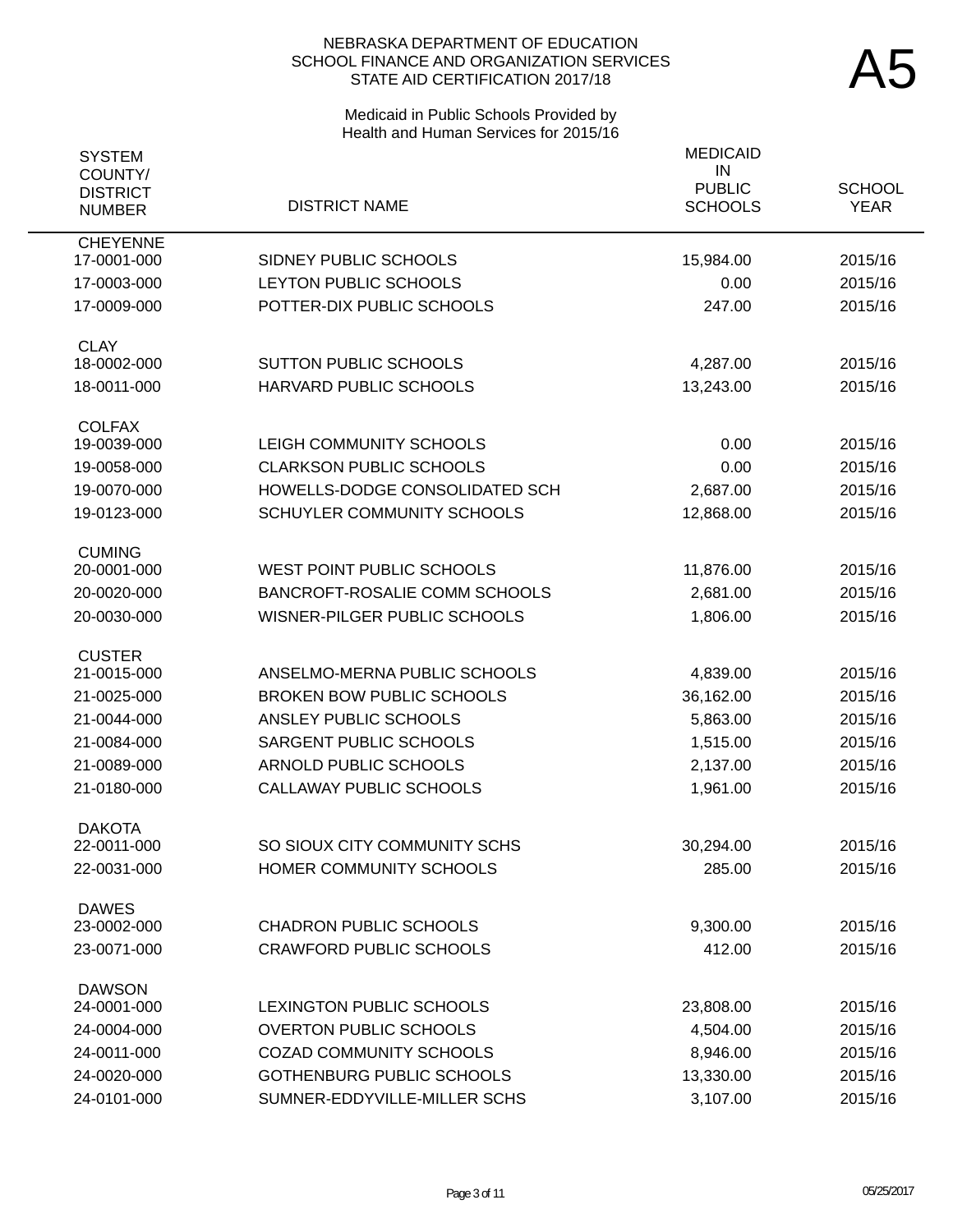# Medicaid in Public Schools Provided by Health and Human Services for 2015/16

| <b>SYSTEM</b><br>COUNTY/         |                                       | <b>MEDICAID</b><br>IN           |                              |
|----------------------------------|---------------------------------------|---------------------------------|------------------------------|
| <b>DISTRICT</b><br><b>NUMBER</b> | <b>DISTRICT NAME</b>                  | <b>PUBLIC</b><br><b>SCHOOLS</b> | <b>SCHOOL</b><br><b>YEAR</b> |
| <b>DEUEL</b><br>25-0025-000      | <b>CREEK VALLEY SCHOOLS</b>           | 871.00                          | 2015/16                      |
| 25-0095-000                      | SOUTH PLATTE PUBLIC SCHOOLS           | 1,359.00                        | 2015/16                      |
| <b>DIXON</b>                     |                                       |                                 |                              |
| 26-0001-000                      | PONCA PUBLIC SCHOOLS                  | 0.00                            | 2015/16                      |
| 26-0070-000                      | ALLEN CONSOLIDATED SCHOOLS            | 853.00                          | 2015/16                      |
| 26-0561-000                      | EMERSON-HUBBARD PUBLIC SCHOOLS        | 0.00                            | 2015/16                      |
| <b>DODGE</b><br>27-0001-000      | <b>FREMONT PUBLIC SCHOOLS</b>         | 65,835.00                       | 2015/16                      |
| 27-0062-000                      | <b>SCRIBNER-SNYDER COMMUNITY SCHS</b> | 1,270.00                        | 2015/16                      |
| 27-0594-000                      | <b>LOGAN VIEW PUBLIC SCHOOLS</b>      | 11,645.00                       | 2015/16                      |
| 27-0595-000                      | NORTH BEND CENTRAL PUBLIC SCHS        | 5,833.00                        | 2015/16                      |
| <b>DOUGLAS</b>                   |                                       |                                 |                              |
| 28-0001-000                      | <b>OMAHA PUBLIC SCHOOLS</b>           | 227,999.00                      | 2015/16                      |
| 28-0010-000                      | <b>ELKHORN PUBLIC SCHOOLS</b>         | 10,347.00                       | 2015/16                      |
| 28-0015-000                      | DOUGLAS CO WEST COMMUNITY SCHS        | 754.00                          | 2015/16                      |
| 28-0017-000                      | MILLARD PUBLIC SCHOOLS                | 158,609.00                      | 2015/16                      |
| 28-0054-000                      | <b>RALSTON PUBLIC SCHOOLS</b>         | 30,042.00                       | 2015/16                      |
| 28-0059-000                      | BENNINGTON PUBLIC SCHOOLS             | 0.00                            | 2015/16                      |
| 28-0066-000                      | <b>WESTSIDE COMMUNITY SCHOOLS</b>     | 6,784.00                        | 2015/16                      |
| <b>DUNDY</b><br>29-0117-000      | DUNDY CO STRATTON PUBLIC SCHS         | 2,463.00                        | 2015/16                      |
| <b>FILLMORE</b>                  |                                       |                                 |                              |
| 30-0001-000                      | <b>EXETER-MILLIGAN PUBLIC SCHOOLS</b> | 0.00                            | 2015/16                      |
| 30-0025-000                      | FILLMORE CENTRAL PUBLIC SCHS          | 7,456.00                        | 2015/16                      |
| 30-0054-000                      | SHICKLEY PUBLIC SCHOOLS               | 1,599.00                        | 2015/16                      |
| <b>FRANKLIN</b><br>31-0506-000   | <b>FRANKLIN PUBLIC SCHOOLS</b>        | 7,614.00                        | 2015/16                      |
| <b>FRONTIER</b><br>32-0046-000   | MAYWOOD PUBLIC SCHOOLS                | 0.00                            | 2015/16                      |
| 32-0095-000                      | EUSTIS-FARNAM PUBLIC SCHOOLS          | 1,636.00                        | 2015/16                      |
| 32-0125-000                      | MEDICINE VALLEY PUBLIC SCHOOLS        | 489.00                          | 2015/16                      |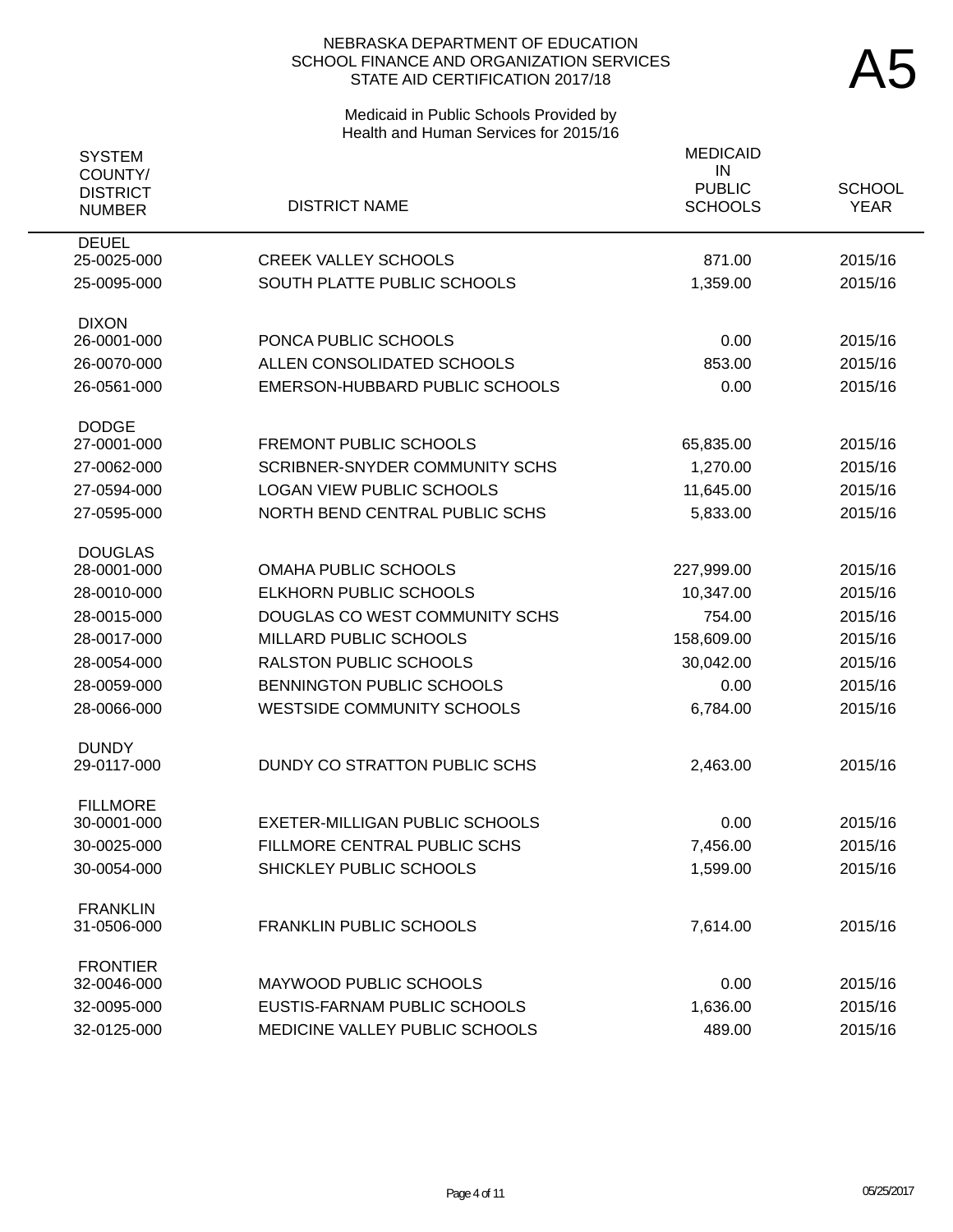# Medicaid in Public Schools Provided by Health and Human Services for 2015/16

| <b>SYSTEM</b>                               |                                    | <b>MEDICAID</b>                       |                              |
|---------------------------------------------|------------------------------------|---------------------------------------|------------------------------|
| COUNTY/<br><b>DISTRICT</b><br><b>NUMBER</b> | <b>DISTRICT NAME</b>               | IN<br><b>PUBLIC</b><br><b>SCHOOLS</b> | <b>SCHOOL</b><br><b>YEAR</b> |
| <b>FURNAS</b><br>33-0018-000                | ARAPAHOE PUBLIC SCHOOLS            | 9,238.00                              | 2015/16                      |
| 33-0021-000                                 | <b>CAMBRIDGE PUBLIC SCHOOLS</b>    | 7,077.00                              | 2015/16                      |
| 33-0540-000                                 | SOUTHERN VALLEY SCHOOLS            | 5,607.00                              | 2015/16                      |
|                                             |                                    |                                       |                              |
| <b>GAGE</b>                                 |                                    |                                       |                              |
| 34-0001-000                                 | SOUTHERN SCHOOL DIST 1             | 728.00                                | 2015/16                      |
| 34-0015-000                                 | <b>BEATRICE PUBLIC SCHOOLS</b>     | 51,760.00                             | 2015/16                      |
| 34-0034-000                                 | <b>FREEMAN PUBLIC SCHOOLS</b>      | 1,527.00                              | 2015/16                      |
| 34-0100-000                                 | DILLER-ODELL PUBLIC SCHOOLS        | 850.00                                | 2015/16                      |
| <b>GARDEN</b>                               |                                    |                                       |                              |
| 35-0001-000                                 | <b>GARDEN COUNTY SCHOOLS</b>       | 4,268.00                              | 2015/16                      |
|                                             |                                    |                                       |                              |
| <b>GARFIELD</b>                             |                                    |                                       |                              |
| 36-0100-000                                 | <b>BURWELL PUBLIC SCHOOLS</b>      | 4,028.00                              | 2015/16                      |
| <b>GOSPER</b>                               |                                    |                                       |                              |
| 37-0030-000                                 | ELWOOD PUBLIC SCHOOLS              | 3,944.00                              | 2015/16                      |
| <b>GRANT</b>                                |                                    |                                       |                              |
| 38-0011-000                                 | <b>HYANNIS AREA SCHOOLS</b>        | 268.00                                | 2015/16                      |
|                                             |                                    |                                       |                              |
| <b>GREELEY</b>                              |                                    |                                       |                              |
| 39-0060-000                                 | CENTRAL VALLEY PUBLIC SCHOOLS      | 3,914.00                              | 2015/16                      |
| <b>HALL</b>                                 |                                    |                                       |                              |
| 40-0002-000                                 | <b>GRAND ISLAND PUBLIC SCHOOLS</b> | 97,361.00                             | 2015/16                      |
| 40-0082-000                                 | NORTHWEST PUBLIC SCHOOLS           | 6,478.00                              | 2015/16                      |
| 40-0083-000                                 | WOOD RIVER RURAL SCHOOLS           | 477.00                                | 2015/16                      |
| 40-0126-000                                 | DONIPHAN-TRUMBULL PUBLIC SCHS      | 248.00                                | 2015/16                      |
| <b>HAMILTON</b>                             |                                    |                                       |                              |
| 41-0002-000                                 | <b>GILTNER PUBLIC SCHOOLS</b>      | 2,174.00                              | 2015/16                      |
| 41-0091-000                                 | HAMPTON PUBLIC SCHOOLS             | 10,201.00                             | 2015/16                      |
| 41-0504-000                                 | <b>AURORA PUBLIC SCHOOLS</b>       | 33,465.00                             | 2015/16                      |
|                                             |                                    |                                       |                              |
| <b>HARLAN</b><br>42-0002-000                | ALMA PUBLIC SCHOOLS                | 0.00                                  | 2015/16                      |
|                                             |                                    |                                       |                              |
| <b>HAYES</b>                                |                                    |                                       |                              |
| 43-0079-000                                 | HAYES CENTER PUBLIC SCHOOLS        | 381.00                                | 2015/16                      |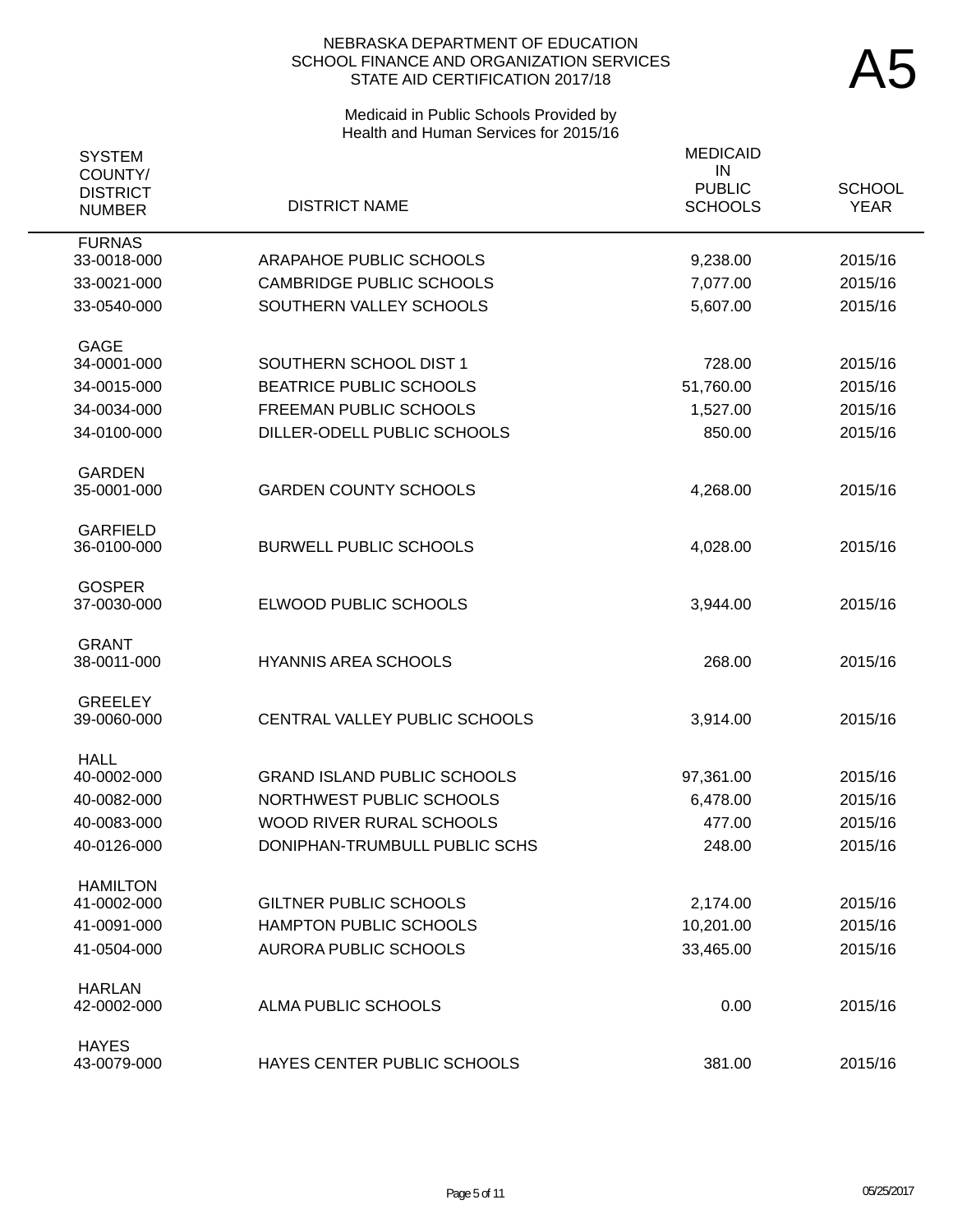# Medicaid in Public Schools Provided by Health and Human Services for 2015/16

| <b>SYSTEM</b>                               |                                 | <b>MEDICAID</b>                       |                              |
|---------------------------------------------|---------------------------------|---------------------------------------|------------------------------|
| COUNTY/<br><b>DISTRICT</b><br><b>NUMBER</b> | <b>DISTRICT NAME</b>            | IN<br><b>PUBLIC</b><br><b>SCHOOLS</b> | <b>SCHOOL</b><br><b>YEAR</b> |
| <b>HITCHCOCK</b><br>44-0070-000             | <b>HITCHCOCK CO SCH SYSTEM</b>  | 0.00                                  | 2015/16                      |
| <b>HOLT</b>                                 |                                 |                                       |                              |
| 45-0007-000                                 | O'NEILL PUBLIC SCHOOLS          | 6,892.00                              | 2015/16                      |
| 45-0029-000                                 | <b>EWING PUBLIC SCHOOLS</b>     | 3,608.00                              | 2015/16                      |
| 45-0044-000                                 | <b>STUART PUBLIC SCHOOLS</b>    | 239.00                                | 2015/16                      |
| 45-0137-000                                 | <b>CHAMBERS PUBLIC SCHOOLS</b>  | 1,519.00                              | 2015/16                      |
| 45-0239-000                                 | WEST HOLT PUBLIC SCHOOLS        | 3,057.00                              | 2015/16                      |
| <b>HOOKER</b>                               |                                 |                                       |                              |
| 46-0001-000                                 | <b>MULLEN PUBLIC SCHOOLS</b>    | 393.00                                | 2015/16                      |
| <b>HOWARD</b>                               |                                 |                                       |                              |
| 47-0001-000                                 | ST PAUL PUBLIC SCHOOLS          | 3,638.00                              | 2015/16                      |
| 47-0100-000                                 | <b>CENTURA PUBLIC SCHOOLS</b>   | 871.00                                | 2015/16                      |
| 47-0103-000                                 | ELBA PUBLIC SCHOOLS             | 515.00                                | 2015/16                      |
| <b>JEFFERSON</b>                            |                                 |                                       |                              |
| 48-0008-000                                 | <b>FAIRBURY PUBLIC SCHOOLS</b>  | 16,085.00                             | 2015/16                      |
| 48-0300-000                                 | TRI COUNTY PUBLIC SCHOOLS       | 1,813.00                              | 2015/16                      |
| 48-0303-000                                 | <b>MERIDIAN PUBLIC SCHOOLS</b>  | 987.00                                | 2015/16                      |
| <b>JOHNSON</b>                              |                                 |                                       |                              |
| 49-0032-000                                 | TECUMSEH PUBLIC SCHOOLS         | 2,758.00                              | 2015/16                      |
| 49-0033-000                                 | <b>STERLING PUBLIC SCHOOLS</b>  | 0.00                                  | 2015/16                      |
| <b>KEARNEY</b><br>50-0001-000               | WILCOX-HILDRETH PUBLIC SCHOOLS  |                                       | 2015/16                      |
|                                             |                                 | 5,302.00                              |                              |
| 50-0501-000                                 | <b>AXTELL COMMUNITY SCHOOLS</b> | 3,119.00                              | 2015/16                      |
| 50-0503-000                                 | MINDEN PUBLIC SCHOOLS           | 21,947.00                             | 2015/16                      |
| <b>KEITH</b><br>51-0001-000                 | OGALLALA PUBLIC SCHOOLS         |                                       |                              |
|                                             |                                 | 7,670.00                              | 2015/16                      |
| 51-0006-000                                 | PAXTON CONSOLIDATED SCHOOLS     | 3,495.00                              | 2015/16                      |
| <b>KEYA PAHA</b>                            | KEYA PAHA COUNTY SCHOOLS        |                                       |                              |
| 52-0100-000                                 |                                 | 355.00                                | 2015/16                      |
| <b>KIMBALL</b><br>53-0001-000               | KIMBALL PUBLIC SCHOOLS          | 2,282.00                              | 2015/16                      |
|                                             |                                 |                                       |                              |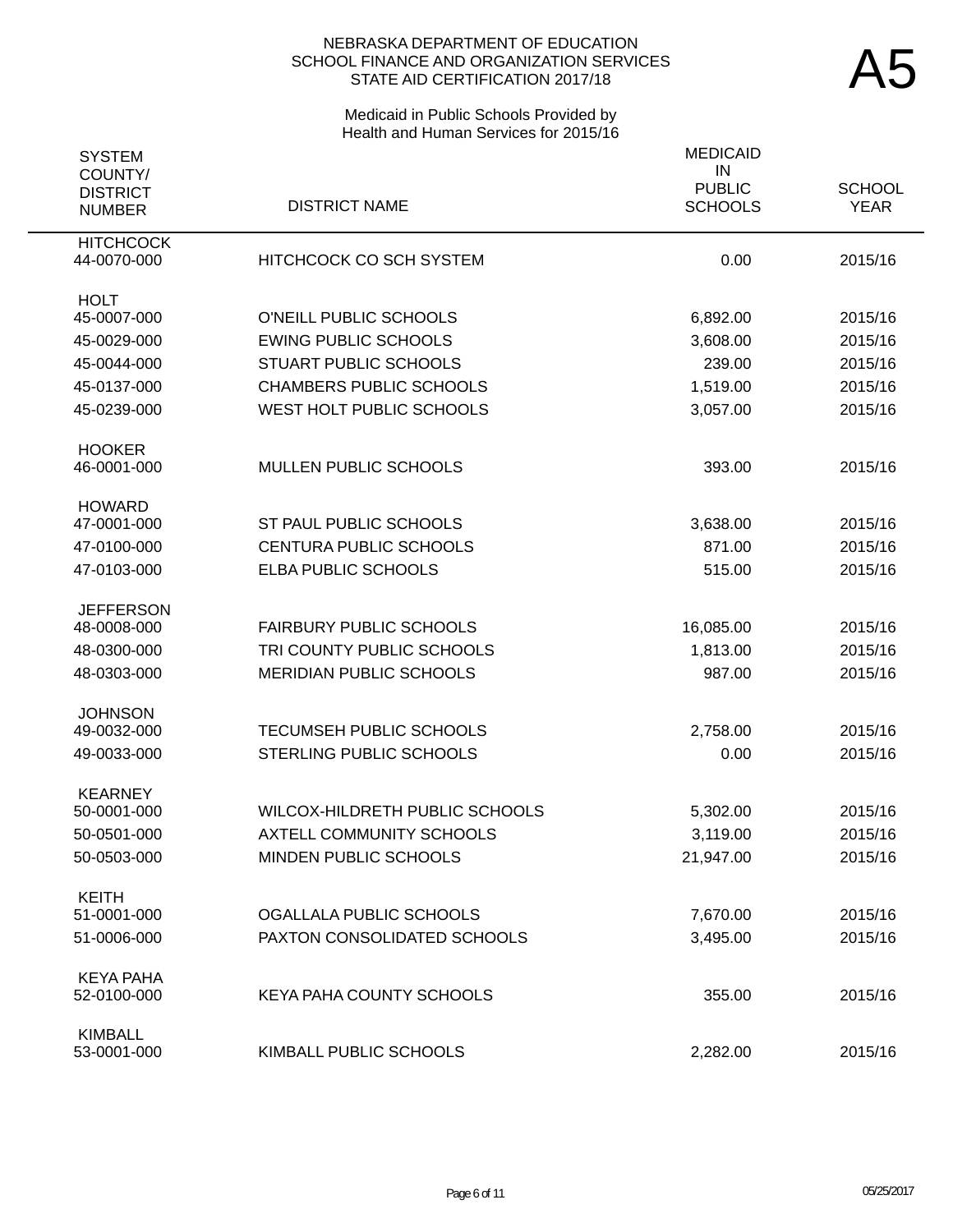# Medicaid in Public Schools Provided by Health and Human Services for 2015/16

| <b>SYSTEM</b>                    |                                       | <b>MEDICAID</b>     |               |
|----------------------------------|---------------------------------------|---------------------|---------------|
| COUNTY/                          |                                       | IN<br><b>PUBLIC</b> | <b>SCHOOL</b> |
| <b>DISTRICT</b><br><b>NUMBER</b> | <b>DISTRICT NAME</b>                  | <b>SCHOOLS</b>      | <b>YEAR</b>   |
| <b>KNOX</b>                      |                                       |                     |               |
| 54-0013-000                      | <b>CREIGHTON COMMUNITY PUBLIC SCH</b> | 0.00                | 2015/16       |
| 54-0096-000                      | <b>CROFTON COMMUNITY SCHOOLS</b>      | 2,448.00            | 2015/16       |
| 54-0501-000                      | NIOBRARA PUBLIC SCHOOLS               | 2,148.00            | 2015/16       |
| 54-0505-000                      | SANTEE COMMUNITY SCHOOLS              | 0.00                | 2015/16       |
| 54-0576-000                      | <b>WAUSA PUBLIC SCHOOLS</b>           | 0.00                | 2015/16       |
| 54-0586-000                      | <b>BLOOMFIELD COMMUNITY SCHOOLS</b>   | 3,503.00            | 2015/16       |
| <b>LANCASTER</b>                 |                                       |                     |               |
| 55-0001-000                      | LINCOLN PUBLIC SCHOOLS                | 200,588.00          | 2015/16       |
| 55-0145-000                      | <b>WAVERLY SCHOOL DISTRICT 145</b>    | 4,316.00            | 2015/16       |
| 55-0148-000                      | MALCOLM PUBLIC SCHOOLS                | 87.00               | 2015/16       |
| 55-0160-000                      | NORRIS SCHOOL DIST 160                | 3,998.00            | 2015/16       |
| 55-0161-000                      | RAYMOND CENTRAL PUBLIC SCHOOLS        | 0.00                | 2015/16       |
| <b>LINCOLN</b>                   |                                       |                     |               |
| 56-0001-000                      | NORTH PLATTE PUBLIC SCHOOLS           | 49,746.00           | 2015/16       |
| 56-0006-000                      | <b>BRADY PUBLIC SCHOOLS</b>           | 1,802.00            | 2015/16       |
| 56-0007-000                      | <b>MAXWELL PUBLIC SCHOOLS</b>         | 1,040.00            | 2015/16       |
| 56-0037-000                      | <b>HERSHEY PUBLIC SCHOOLS</b>         | 777.00              | 2015/16       |
| 56-0055-000                      | SUTHERLAND PUBLIC SCHOOLS             | 2,098.00            | 2015/16       |
| 56-0565-000                      | <b>WALLACE PUBLIC SCH DIST 65 R</b>   | 3,039.00            | 2015/16       |
| <b>LOGAN</b>                     |                                       |                     |               |
| 57-0501-000                      | <b>STAPLETON PUBLIC SCHOOLS</b>       | 816.00              | 2015/16       |
| <b>LOUP</b>                      |                                       |                     |               |
| 58-0025-000                      | LOUP COUNTY PUBLIC SCHOOLS            | 329.00              | 2015/16       |
| <b>MADISON</b><br>59-0001-000    | <b>MADISON PUBLIC SCHOOLS</b>         | 2,597.00            | 2015/16       |
| 59-0002-000                      | <b>NORFOLK PUBLIC SCHOOLS</b>         | 52,743.00           | 2015/16       |
| 59-0005-000                      | BATTLE CREEK PUBLIC SCHOOLS           | 1,957.00            | 2015/16       |
| 59-0013-000                      | NEWMAN GROVE PUBLIC SCHOOLS           | 1,508.00            | 2015/16       |
| 59-0080-000                      | ELKHORN VALLEY SCHOOLS                | 2,013.00            | 2015/16       |
|                                  |                                       |                     |               |
| <b>MCPHERSON</b><br>60-0090-000  | MC PHERSON COUNTY SCHOOLS             | 450.00              | 2015/16       |
| <b>MERRICK</b>                   |                                       |                     |               |
| 61-0004-000                      | CENTRAL CITY PUBLIC SCHOOLS           | 1,651.00            | 2015/16       |
| 61-0049-000                      | PALMER PUBLIC SCHOOLS                 | 262.00              | 2015/16       |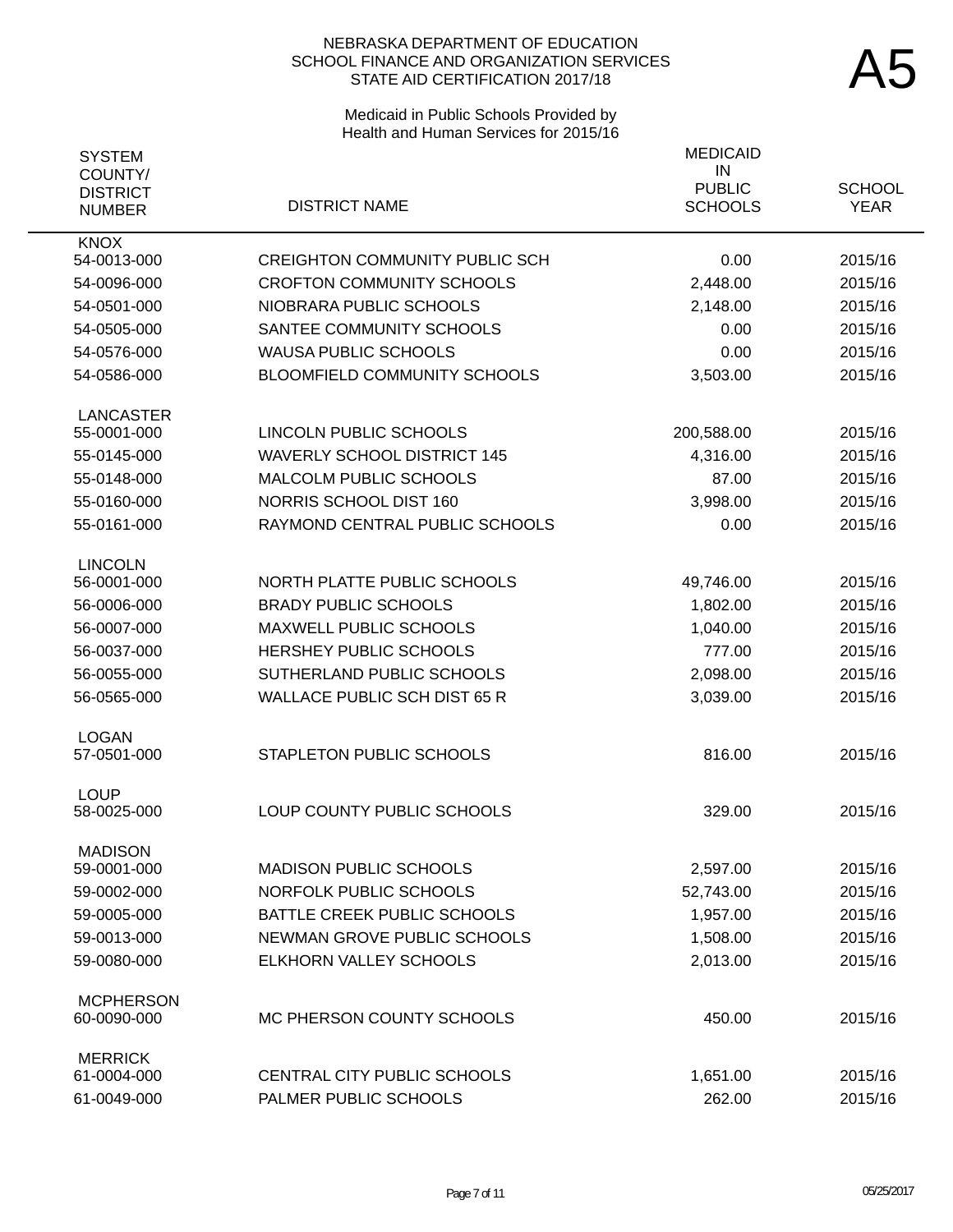# Medicaid in Public Schools Provided by Health and Human Services for 2015/16

| <b>SYSTEM</b><br>COUNTY/<br><b>DISTRICT</b><br><b>NUMBER</b> | <b>DISTRICT NAME</b>             | <b>MEDICAID</b><br>IN<br><b>PUBLIC</b><br><b>SCHOOLS</b> | <b>SCHOOL</b><br><b>YEAR</b> |
|--------------------------------------------------------------|----------------------------------|----------------------------------------------------------|------------------------------|
| <b>MORRILL</b><br>62-0021-000                                | <b>BAYARD PUBLIC SCHOOLS</b>     | 855.00                                                   | 2015/16                      |
| 62-0063-000                                                  | <b>BRIDGEPORT PUBLIC SCHOOLS</b> | 3,306.00                                                 | 2015/16                      |
| <b>NANCE</b><br>63-0001-000                                  | <b>FULLERTON PUBLIC SCHOOLS</b>  | 0.00                                                     | 2015/16                      |
| 63-0030-000                                                  | TWIN RIVER PUBLIC SCHOOLS        | 0.00                                                     | 2015/16                      |
| <b>NEMAHA</b><br>64-0023-000                                 | JOHNSON-BROCK PUBLIC SCHOOLS     | 181.00                                                   | 2015/16                      |
| 64-0029-000                                                  | <b>AUBURN PUBLIC SCHOOLS</b>     | 16,925.00                                                | 2015/16                      |
| <b>NUCKOLLS</b>                                              |                                  |                                                          |                              |
| 65-0011-000                                                  | <b>SUPERIOR PUBLIC SCHOOLS</b>   | 22,549.00                                                | 2015/16                      |
| 65-2005-000                                                  | SOUTH CENTRAL NEBRASKA UNIFIED   | 23,126.00                                                | 2015/16                      |
| <b>OTOE</b><br>66-0027-000                                   | SYRACUSE-DUNBAR-AVOCA SCHOOLS    | 6,373.00                                                 | 2015/16                      |
| 66-0111-000                                                  | NEBRASKA CITY PUBLIC SCHOOLS     | 16,206.00                                                | 2015/16                      |
| 66-0501-000                                                  | PALMYRA DISTRICT OR 1            | 0.00                                                     | 2015/16                      |
| <b>PAWNEE</b>                                                |                                  |                                                          |                              |
| 67-0001-000                                                  | PAWNEE CITY PUBLIC SCHOOLS       | 0.00                                                     | 2015/16                      |
| 67-0069-000                                                  | LEWISTON CONSOLIDATED SCHOOLS    | 0.00                                                     | 2015/16                      |
| <b>PERKINS</b>                                               |                                  |                                                          |                              |
| 68-0020-000                                                  | PERKINS COUNTY SCHOOLS           | 1,441.00                                                 | 2015/16                      |
| <b>PHELPS</b>                                                |                                  |                                                          |                              |
| 69-0044-000                                                  | HOLDREGE PUBLIC SCHOOLS          | 12,948.00                                                | 2015/16                      |
| 69-0054-000                                                  | BERTRAND PUBLIC SCHOOLS          | 8,559.00                                                 | 2015/16                      |
| 69-0055-000                                                  | <b>LOOMIS PUBLIC SCHOOLS</b>     | 3,215.00                                                 | 2015/16                      |
| <b>PIERCE</b>                                                |                                  |                                                          |                              |
| 70-0002-000                                                  | PIERCE PUBLIC SCHOOLS            | 3,322.00                                                 | 2015/16                      |
| 70-0005-000                                                  | PLAINVIEW PUBLIC SCHOOLS         | 5,065.00                                                 | 2015/16                      |
| 70-0542-000                                                  | OSMOND COMMUNITY SCHOOLS         | 1,174.00                                                 | 2015/16                      |
| <b>PLATTE</b>                                                |                                  |                                                          |                              |
| 71-0001-000                                                  | <b>COLUMBUS PUBLIC SCHOOLS</b>   | 43,605.00                                                | 2015/16                      |
| 71-0005-000                                                  | LAKEVIEW COMMUNITY SCHOOLS       | 4,234.00                                                 | 2015/16                      |
| 71-0067-000                                                  | HUMPHREY PUBLIC SCHOOLS          | 0.00                                                     | 2015/16                      |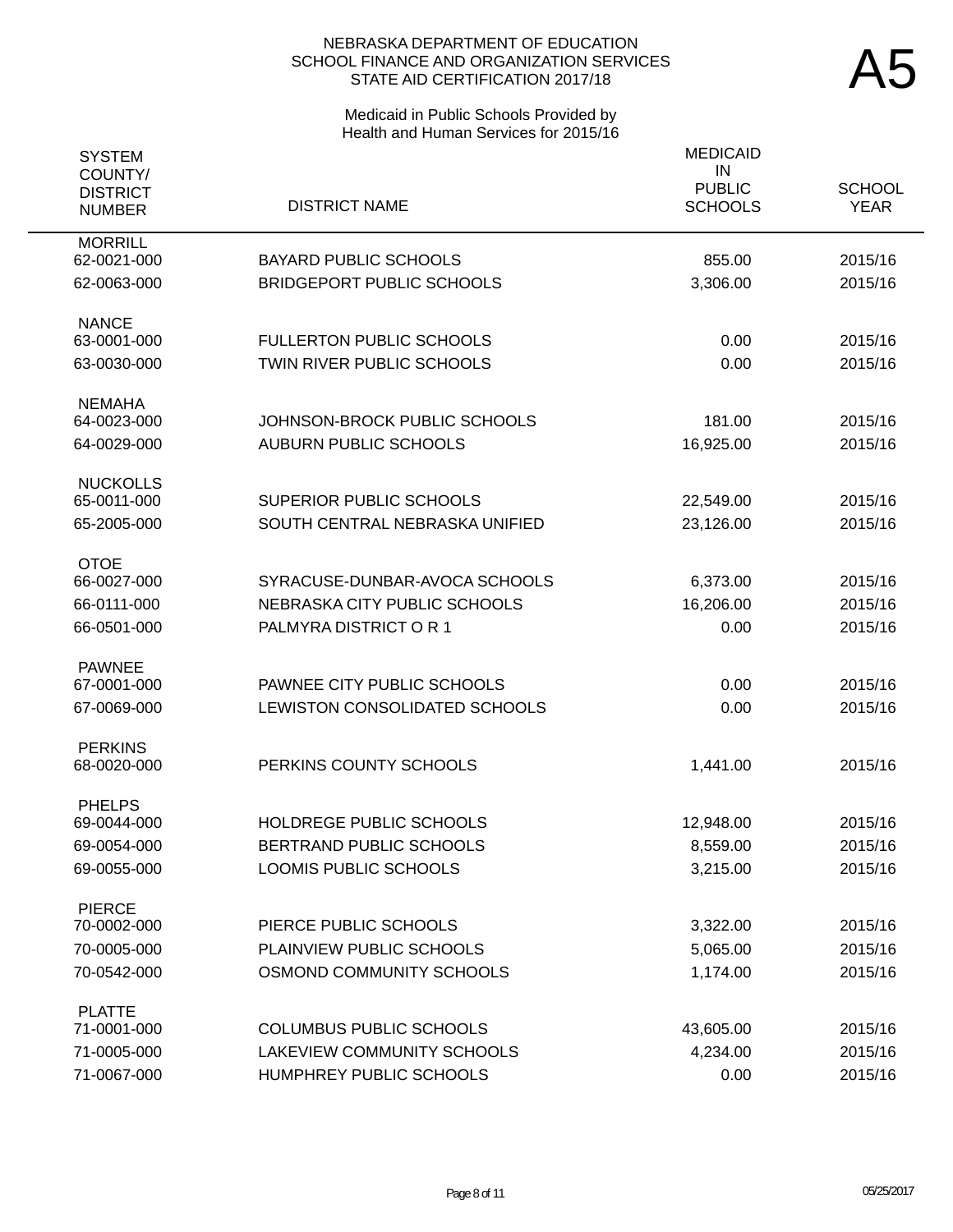# Medicaid in Public Schools Provided by Health and Human Services for 2015/16

| <b>SYSTEM</b>                               |                                       | <b>MEDICAID</b>                       |                              |
|---------------------------------------------|---------------------------------------|---------------------------------------|------------------------------|
| COUNTY/<br><b>DISTRICT</b><br><b>NUMBER</b> | <b>DISTRICT NAME</b>                  | IN<br><b>PUBLIC</b><br><b>SCHOOLS</b> | <b>SCHOOL</b><br><b>YEAR</b> |
| <b>POLK</b>                                 |                                       |                                       |                              |
| 72-0015-000                                 | <b>CROSS COUNTY COMMUNITY SCHOOLS</b> | 13,876.00                             | 2015/16                      |
| 72-0019-000                                 | OSCEOLA PUBLIC SCHOOLS                | 0.00                                  | 2015/16                      |
| 72-0032-000                                 | SHELBY - RISING CITY PUBLIC SC        | 0.00                                  | 2015/16                      |
| 72-0075-000                                 | <b>HIGH PLAINS COMMUNITY SCHOOLS</b>  | 6,071.00                              | 2015/16                      |
| <b>RED WILLOW</b><br>73-0017-000            | MC COOK PUBLIC SCHOOLS                | 0.00                                  | 2015/16                      |
|                                             |                                       |                                       |                              |
| 73-0179-000                                 | SOUTHWEST PUBLIC SCHOOLS              | 3,377.00                              | 2015/16                      |
| <b>RICHARDSON</b><br>74-0056-000            | <b>FALLS CITY PUBLIC SCHOOLS</b>      | 6,222.00                              | 2015/16                      |
| 74-0070-000                                 | HUMBOLDT TABLE ROCK STEINAUER         | 0.00                                  | 2015/16                      |
|                                             |                                       |                                       |                              |
| <b>ROCK</b><br>75-0100-000                  | ROCK COUNTY PUBLIC SCHOOLS            | 968.00                                | 2015/16                      |
|                                             |                                       |                                       |                              |
| <b>SALINE</b><br>76-0002-000                | <b>CRETE PUBLIC SCHOOLS</b>           | 21,566.00                             | 2015/16                      |
| 76-0044-000                                 | DORCHESTER PUBLIC SCHOOL              | 0.00                                  | 2015/16                      |
| 76-0068-000                                 | <b>FRIEND PUBLIC SCHOOLS</b>          | 0.00                                  | 2015/16                      |
| 76-0082-000                                 | WILBER-CLATONIA PUBLIC SCHOOLS        | 832.00                                | 2015/16                      |
| <b>SARPY</b>                                |                                       |                                       |                              |
| 77-0001-000                                 | BELLEVUE PUBLIC SCHOOLS               | 63,620.00                             | 2015/16                      |
| 77-0027-000                                 | PAPILLION LA VISTA COMMUNITY S        | 57,771.00                             | 2015/16                      |
| 77-0037-000                                 | <b>GRETNA PUBLIC SCHOOLS</b>          | 3,114.00                              | 2015/16                      |
| 77-0046-000                                 | SPRINGFIELD PLATTEVIEW COMMUNI        | 0.00                                  | 2015/16                      |
| <b>SAUNDERS</b>                             |                                       |                                       |                              |
| 78-0001-000                                 | ASHLAND-GREENWOOD PUBLIC SCHS         | 6,848.00                              | 2015/16                      |
| 78-0009-000                                 | YUTAN PUBLIC SCHOOLS                  | 1,820.00                              | 2015/16                      |
| 78-0039-000                                 | <b>WAHOO PUBLIC SCHOOLS</b>           | 24.00                                 | 2015/16                      |
| 78-0072-000                                 | <b>MEAD PUBLIC SCHOOLS</b>            | 225.00                                | 2015/16                      |
| 78-0107-000                                 | CEDAR BLUFFS PUBLIC SCHOOLS           | 0.00                                  | 2015/16                      |
| <b>SCOTTS BLUFF</b>                         |                                       |                                       |                              |
| 79-0002-000                                 | MINATARE PUBLIC SCHOOLS               | 505.00                                | 2015/16                      |
| 79-0011-000                                 | MORRILL PUBLIC SCHOOLS                | 1,398.00                              | 2015/16                      |
| 79-0016-000                                 | <b>GERING PUBLIC SCHOOLS</b>          | 4,518.00                              | 2015/16                      |
| 79-0031-000                                 | MITCHELL PUBLIC SCHOOLS               | 2,187.00                              | 2015/16                      |
| 79-0032-000                                 | SCOTTSBLUFF PUBLIC SCHOOLS            | 9,654.00                              | 2015/16                      |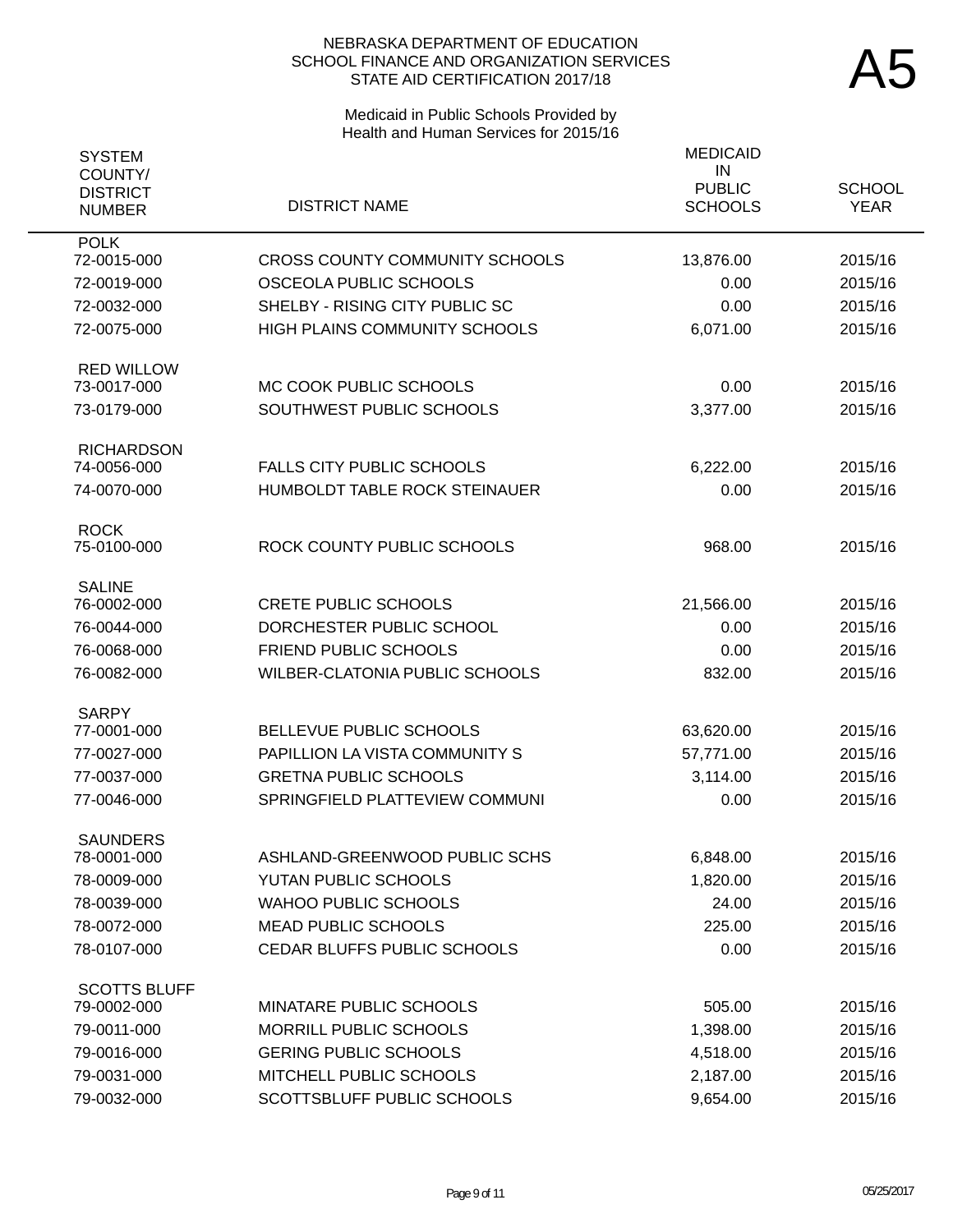# Medicaid in Public Schools Provided by Health and Human Services for 2015/16

| <b>SYSTEM</b><br>COUNTY/         |                                                         | <b>MEDICAID</b><br>IN           |                              |
|----------------------------------|---------------------------------------------------------|---------------------------------|------------------------------|
| <b>DISTRICT</b><br><b>NUMBER</b> | <b>DISTRICT NAME</b>                                    | <b>PUBLIC</b><br><b>SCHOOLS</b> | <b>SCHOOL</b><br><b>YEAR</b> |
| <b>SEWARD</b><br>80-0005-000     | MILFORD PUBLIC SCHOOLS                                  | 531.00                          | 2015/16                      |
| 80-0009-000                      | SEWARD PUBLIC SCHOOLS                                   | 1,428.00                        | 2015/16                      |
| 80-0567-000                      | CENTENNIAL PUBLIC SCHOOLS                               | 12,047.00                       | 2015/16                      |
| <b>SHERIDAN</b><br>81-0003-000   | HAY SPRINGS PUBLIC SCHOOLS                              | 0.00                            | 2015/16                      |
| 81-0010-000                      | <b>GORDON-RUSHVILLE PUBLIC SCHS</b>                     | 2,013.00                        | 2015/16                      |
|                                  |                                                         |                                 |                              |
| <b>SHERMAN</b><br>82-0001-000    | LOUP CITY PUBLIC SCHOOLS                                | 2,298.00                        | 2015/16                      |
| 82-0015-000                      | LITCHFIELD PUBLIC SCHOOLS                               | 1,461.00                        | 2015/16                      |
|                                  |                                                         |                                 |                              |
| <b>SIOUX</b>                     |                                                         |                                 |                              |
| 83-0500-000                      | SIOUX COUNTY PUBLIC SCHOOLS                             | 0.00                            | 2015/16                      |
| <b>STANTON</b>                   |                                                         |                                 |                              |
| 84-0003-000                      | STANTON COMMUNITY SCHOOLS                               | 2,529.00                        | 2015/16                      |
| <b>THAYER</b>                    |                                                         |                                 |                              |
| 85-0060-000                      | DESHLER PUBLIC SCHOOLS                                  | 1,423.00                        | 2015/16                      |
| 85-0070-000                      | THAYER CENTRAL COMMUNITY SCHS                           | 3,932.00                        | 2015/16                      |
| 85-2001-000                      | BRUNING-DAVENPORT UNIFIED SYS                           | 1,173.00                        | 2015/16                      |
| <b>THOMAS</b>                    |                                                         |                                 |                              |
| 86-0001-000                      | THEDFORD PUBLIC SCHOOLS                                 | 300.00                          | 2015/16                      |
| <b>THURSTON</b>                  |                                                         |                                 |                              |
| 87-0001-000                      | PENDER PUBLIC SCHOOLS                                   | 0.00                            | 2015/16                      |
| 87-0013-000                      | <b>WALTHILL PUBLIC SCHOOLS</b>                          | 2,346.00                        | 2015/16                      |
| 87-0016-000                      | UMO N HO N NATION PUBLIC SCHS                           | 0.00                            | 2015/16                      |
| 87-0017-000                      | <b>WINNEBAGO PUBLIC SCHOOLS</b>                         | 0.00                            | 2015/16                      |
| <b>VALLEY</b>                    |                                                         |                                 |                              |
| 88-0005-000                      | ORD PUBLIC SCHOOLS                                      | 10,159.00                       | 2015/16                      |
| 88-0021-000                      | <b>ARCADIA PUBLIC SCHOOLS</b>                           | 845.00                          | 2015/16                      |
| <b>WASHINGTON</b>                |                                                         |                                 |                              |
| 89-0001-000                      | <b>BLAIR COMMUNITY SCHOOLS</b>                          | 11,334.00                       | 2015/16                      |
| 89-0003-000<br>89-0024-000       | FORT CALHOUN COMMUNITY SCHS<br>ARLINGTON PUBLIC SCHOOLS | 249.00<br>3,505.00              | 2015/16<br>2015/16           |
|                                  |                                                         |                                 |                              |